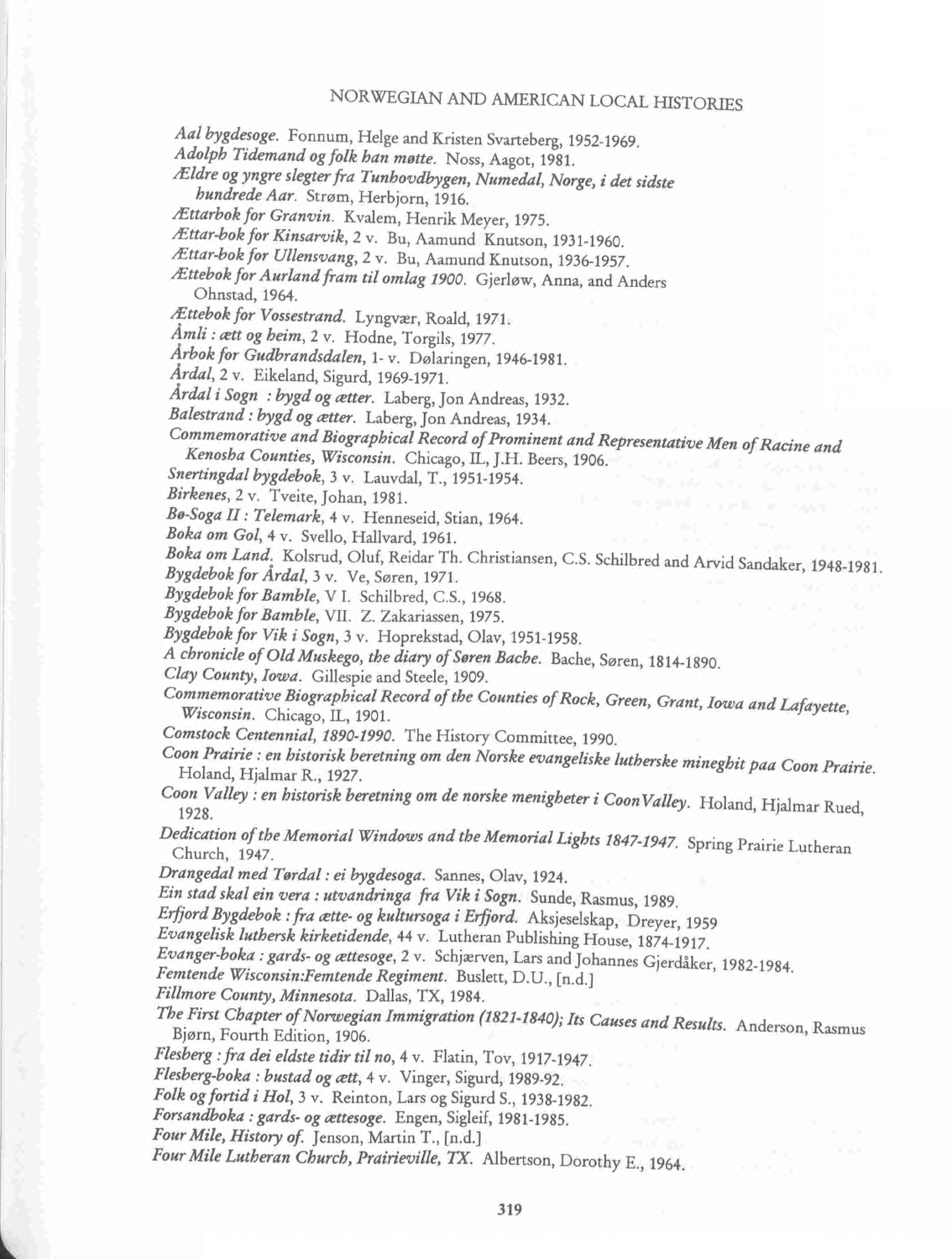Fra Indianernes Lande, 2 v. Helgeson, T., [n.d.] Fyresdal. Veum, Bendik, 1943. Fyresdal gards- og aettesoge, 3 v. Marvik, Steinar, 1992. Gamle Suldal. Hoftun, Hallvard M., 1972. Gard og ætt i Madla. Refheim, Sigurd, 1981. Gard og slektshistorie for den sydlige del av Gjerpens prestigield. Lid, Kr., 1941. Gardar og slekter i Ringebu. Hovdhaugen, Einar, 1953. Gards-og ættesoge for Bykle. Gjerden, Knut, and Bjørgulv Holen, 1966. Gards-og ættesoge for Luster kommune, 5 v. Øyane, Lars E., 1984. Gards-og ættesoge for Sveio. Steinsbø, Simon, 1986-1987. Gards og slektshistorien for Eidanger. Schilbred, C.S., 1984. Grace Lutheran Church of Winchester, Wisconsin,one hundredth anniversary, October 25th, 1850-1950. 1950. Gjerpen bygds historie. Christensen, Terje, 1971-1985. The Grassroots History of Racine County. Racine County Historical Museum Inc., 1978. Grong bygdebok. Strand, Jorgen P., 1990. Hafslo : bygd og ætter. Laberg, Jon Andreas, 1926. Hallingen. Hallinglaget i Amerika, 1908 Hedrum en bygdebok. Berg, Lorens, 1913. Hemsedals slektshistorie:1693-1975. Flaten, Hans, 1976. Herad : bygda mellom fjorder og fjell. Rudjord, Kåre and Arnfinn Høyland, 1977. The Historic Perry Norwegian Settlement. The Perry Historical Center, 1994. Historical Glimpse of the Early Settlement of Union County, South Dakota. Fate, W.H.H., Sioux City, IA, 1924. Historie om Udvandringen fra Voss og Vossingerne i America, 2 v. Rene, Knut Arneson, 1930. History of Buchanan County, Missouri. 1881. History of Cherokee County, Iowa. Chicago, IL, S.J. Clarke Publishing Co., 1914. History of Chippewa and Lac Qui Parle Counties, Minnesota. The History of Clay County, IA. Parker Historical Society of Clay County, 1984. History of Clayton County, Iowa. Chicago, Interstate Publishing Co., 1882. History of Clayton County, Iowa. 2 v. Price, Realto, 1916. History of Crow River Evangelical Lutheran Church. Gunderson, Carl M. 1861-1961. History of Dane County, biographical and genealogical, 3v. Western Historical Association, Madison, WI, 1906. The History of Fayette County, Iowa. Chicago, IL, Western Historical Company, 1878. History of Fillmore County, Minnesota. History of Merced County, California. San Francisco, CA, 1881. History of Mitchell and Worth Counties. Springfield, IL., Union Publ. Co., 1884. History of Mitchell and Worth Counties, Iowa, 2 v. Clarke, S.J., 1918. History of Mower Co., Minnesota. Mankato, MN, Free Press Publishing House, 1884. A History of Norwegian Immigration to the United States. Flom, George Tobias, 1909. A History of the Norwegians of Illinois. Strand, A.E., 1905. History of Primrose Township. Zumbrunnen, Mary Hanna, 1990. History of Racine and Kenosha Counties, Wisconsin. Chicago, IL, Western Historical Co., 1879. History of Stanton County, Nebraska. History of Traill County, North Dakota. History of the Scandinavian Medical Society of Chicago. Mayer, Balthasar, [n.d.] Hitterdals boken : gaarde og slegter. Holta, O.H., 1926. Hjelmeland : gardar og folk. Brandal, Trygve, 1989. Hjelmeland, skipreid, herad og kyrkjesogn gard og ætt. Skiftun, Tor, 1938. Holla I. Ytterbøe, Simon, 1957. Holla II. Ytterbøe, Simon, 1957. Holt : en bygdebok. Svensen, Sven, 1940. Holt, en bygdebok : tilfayelser og rettelser av den i 1940 utkomme bygdebok. Svensen, Sven, 1951.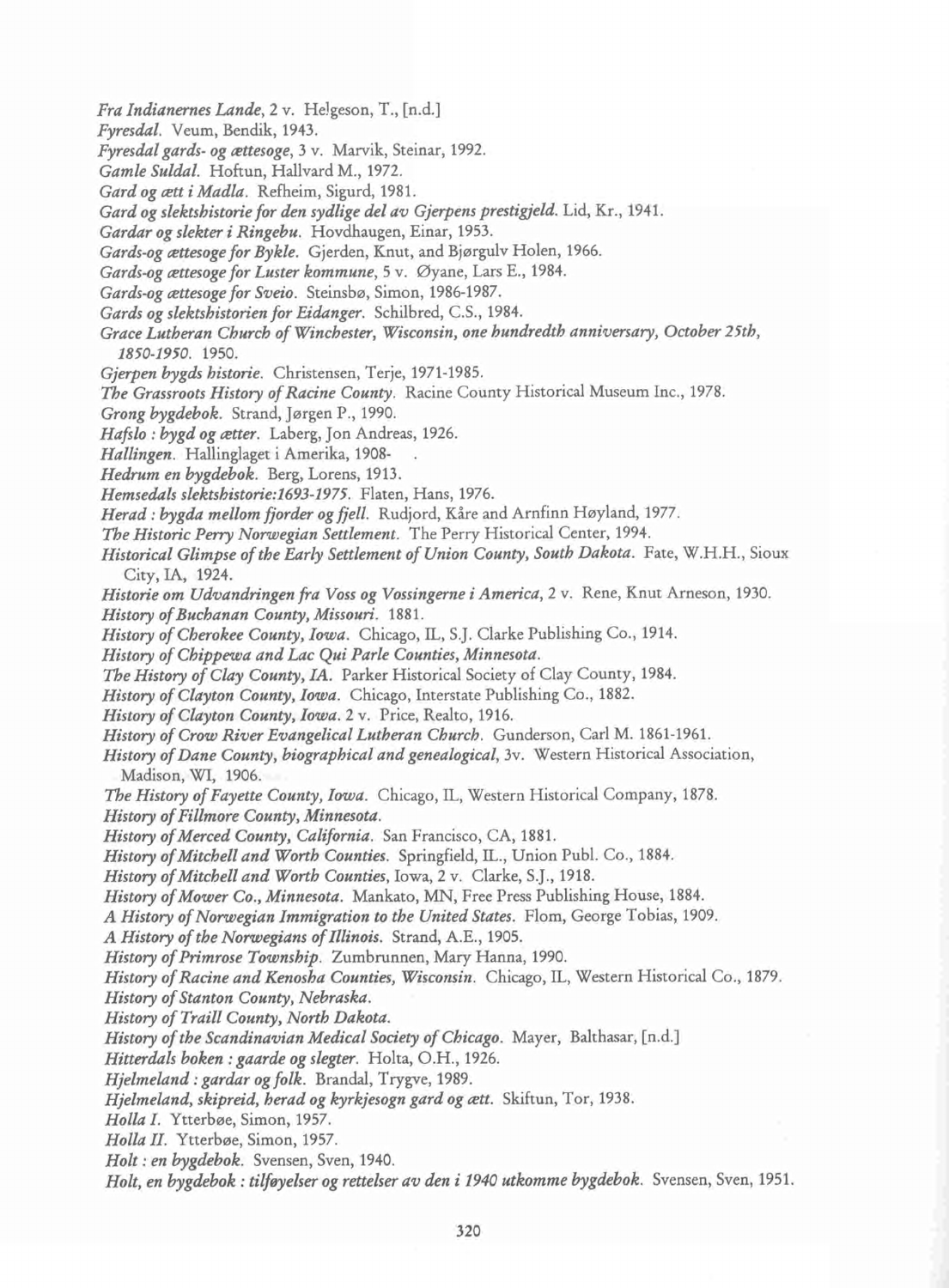Hornnes, v. 1. Uleberg, Olav O., 1969.

Hovin-soga. Sauro, Herbjorn K., Ole Godtfred Rue, and Olav H. Urdal, 1987.

Iveland, 3 v. Fjermedal, Aslak, 1955-1969.

Kviteseid hygdesoge, 2 v. Loupedalen, Torjus, 1956-1962.

The Lady with the Pen. Waerenskjold, Elise Amalie Tvede, 1961.

Lærdal og Borgund. Laberg, Jon Andreas, 1938.

Ldrdalsoga. Bakken, Olav T., 1978.

LaGrange Pioneers. LaGrange Ladies' Aid Society, 1935.

Landings-bogen. Waslien, Peter Sorensen, 1924.

Landvik, 2 v. Tveite, Johan, 1961.

The Lefse and Lutefisk Belt : A History of the Village and Township of Martell, 1840-1920.<br>Wiff, Patricia M., 1983.

Leikanger bygdebok. Bøthun, Per H., 1965.

Lista : en bygdebok. Berge, A., 1926.

Listaboka : gard og folk, 2 v. Rudjord, Kåre, 1980-1981.

Lunde herad med Flaabygd. Stranna, Olav, 1921.

Luster: bygd og ætter. Laberg, Jon Andreas, 1926.

Luther Valley Centennial 1839-1939.

Luther Valley confirmation extractions 1850's-1934. Kjendlie, Donna Long, 1991.

Manitowoc-skogen:a biographical and genealogical directory of the residents of Norwegian birth and descent in Manitowoc and Kewaunee counties in Wisconsin from the first settlement to 1900. Bjerke,

Memoirs of Iowa County, Wisconsin. Northwestern Historical Association, 1913.

Militærbiografier: den norske hærs officerer fra 18. januar 1628 til 17. mai 1814, 18 v. Ovenstad, Olai, 1949-1950.

Mitchell and Worth Counties, 1883. Union Publishing Co., Springfield, IL, 1884.

Nissedal bygdesoge : gard og ætt, Treungen sokn. Åsen, Kjell, 1976.

Nordmændene i Amerika, deres historie og rekord, 2 v. Ulvestad, Martin, 1907-1913.

Nore- Uvdal i forn og nye : del I, 6 v. Loftsgard, Torstein K., 1973.

Norge i Texas. Syversen, Odd Magnar, 1982.

Norsk lutherske prester i Amerika, 1843-1913. Norlie, Pastor O.M., 1914.

De Norsk settlementers historie. Holand, Hjalmar Rued, 1908.<br>Norwegian-American Historical Association/Studies and records, v.1-, Northfield, MN, 1926-.  $N$ orwegian-Immigration, 1921-1940, The Fint Clear detector  $S$ , v.1-, Northfield, MN, 1926-

Bjørn, 3d edition, 1896. The First Chapter of; Its Causes and Results. Anderson, Rasmus

Norwegian Pioneer Association, Deerfield, WI. Organized on Dec. 29, 1896. Copy of original from the archives of the State Historical Society of Wisconsin.

Oherst Heg og hans Gutter. Ager, Waldemar, 1916

Qvreho-hoka, 2 v. Asen, Jon, 1951-67.

Overhalla bygdebok, 5 v. Flotten, Olav and Gunnar Groven, 1967-1971.

Past and Present of Fayette County, Iowa, 2 v. Indianapolis, IN, B.F. Bowen & Co., 1910.

A Pioneer Churchman J.W.C. Dietrichson in Wisconsin 1844-1850. Northfield,, MN, Norwegian American Historical Association, 1973.

Plymouth Township Centennial. Rock County, Wisconsin, 1948.

Portrait and Biographical Album of Fayette County, Iowa.

Randaherg, 2 v. Lindanger, Birger, 1983.

Rennesøy : gard og ætt. Lindanger, Birger, 1993.

Rollag bygdebok, 3 v. Hoff, Knut, 1988.

Samnanger. Lauvskard, Nils, 1930-1954.

Sannidal og Skåtøy : ei bygdebok, 3 v. Sannes, Olav, 1949-1953.

Saude og Nesherringer i Amerika. Moen, Dr. ].K., [n.d.]

Yhe Scandinavian Genealogical Helper. The Everton Publishers, 1969-1972.

School Calendar, 1824-1924. Norlie, Olaf Morgan, 1924.

Seljord, 3 v. Flatin, Tov, 1945-1954.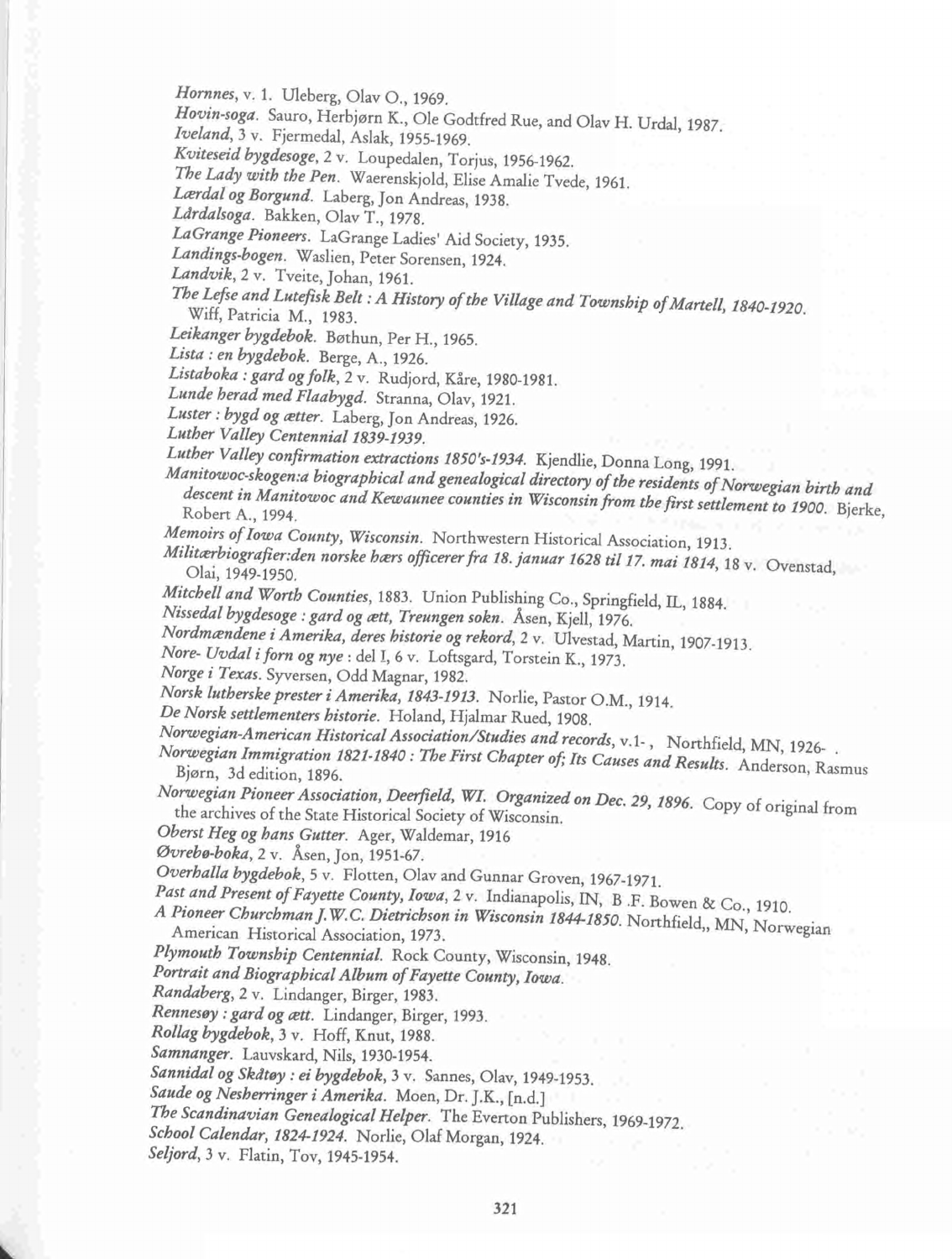Siljan : gardene, slektene trekk fra bygdelivet. Bakken, Asbjørn, 1969.

Sjernarøy bygdebok. Løland, Jacob Sverre, 1972.

Skdneviksoga, 4 v. Haugland, Anders, 1981-1988.

Skibskaptein Hans Kraabøls optegnelser om slegter og gaarder i Gausdal, 1820-1824. Kraabøl, Hans Torgersen, 1922.

Skifteregister for Holla nedre Telemark. Gjermundsen, Arne Johan, 1992.

Skogerboken. Rustad, Anton B., 1931.

The Sloopers. Rosdail, Jesse Hart, 1961.

Soga om Vats. Dybdal-Holthe, Nils, 1984.

Solum historielag : drsskrift 1-12. Skotfoss, 1950-1961.

Symra, A Norwegian-American Quarterly. Prestgard, Kristian and Johs. B. Wist, 1905-1910.

Tveits historie, 2 v. Tveite, Johan, 1973.

Tyswer, 3 V. Dybdal-Holthe, Nils, 1990-1993.

Utvandringa til Amerika fra Sogndal i perioden 1844-1853. Pedersen, Inger, 1993.

Vaksdal bygdebok, 2 v. Skre, Brita, 1974-1981.

Valle kommune, 6 v. Ryningen, Alfred, 1985-1987.

Vardal bygdehok, 4 v. Lauvdal, T., 1930-1941.

Vossaboki, 4 v. Kindem, Lars, 1933-1938.

Vossaetter, 3 v. Kindem, Lars, 1928-1931.

Waukesha County History, Wisconsin.

Who's Who Among Pastors in all the Norwegian Lutheran Synods of America, 1843-1927. Malmin, Rasmus, O.M. Norlie, and O.A. Tingelstad, 1928.

## FAMILY HISTORIES

The Aaker Saga : A Family History. 3d edition, 1951. The Aaker Saga - supplement. Pederson, Helen Holmquist, 1987. The "Arnefjord Nes" Families. Hayes, Ellen Marie, 1969. Aslak Nelson Smeland. Hogstel, Mildred. [n.d.] Bergum Family History. Bjork : Family History. Bjork, Mildred, 1995. A Brief History of the Lien Family. Lien, Abel E., 1930. The Bridge of Years. Banta, Elsa M., 1985. The Burtness Family Tree. The Chester Family in Norway and America; 100 Years in the United States, 1845-1945. 1946. Eidsvollsman Nils Johannesen Loftesnes. Bovre, Michael J., 1994. Ener Anderson Family, 1836-1973. Castellaw, Ella Anderson, [n.d.] The Everson Family History. Sardeson, Vivian E, 1979. The Family History of Helga and Helena Peterson. Harris, Eunice Easton, 1991? The Family Kartrude (Carter). Marquardt, Olga Carter, [n.d.] Felland and Reindahl Families. Felland, Carl Martin, 1940. Fifty Families. Underwood, Nancy Chambers, 1977. Gallåkætta i Dagali. Bjørnsrud, Halvor, 1955. Genealogies of the Lomen (Ringstad), Brandt and Joys Families. Lomen, G.J., 1929. Genealogy and History of the Nelson Family, 1378-1928. Nelson, A. G., 1928. Grover Family History. Grover, Burt, 1995. Hans Olavsson Aasmundtveit. Jacobson, Samme Grace, 1994. The Hertsgaard Family History. Hertsgaard, Oscar I. and Palmer J. Hertsgaard, 1965. The History of the Trehus Family in America. Deters, Manda Trehus, 1981. Holte Family History. Henning, Manetta, 1991. ferman Genealogy, 1851-1969. Fortney, Ruby Jaspersen and Esther Jaspersen Bueker, 1969? Johnson-Vea Family History. Davis, Volberg Vea (and others), [n.d.] Kjos-Eggehraaten Family History. Ruen, Mrs. Howard, 1982. The Knud Danielsen-Stubberud Family.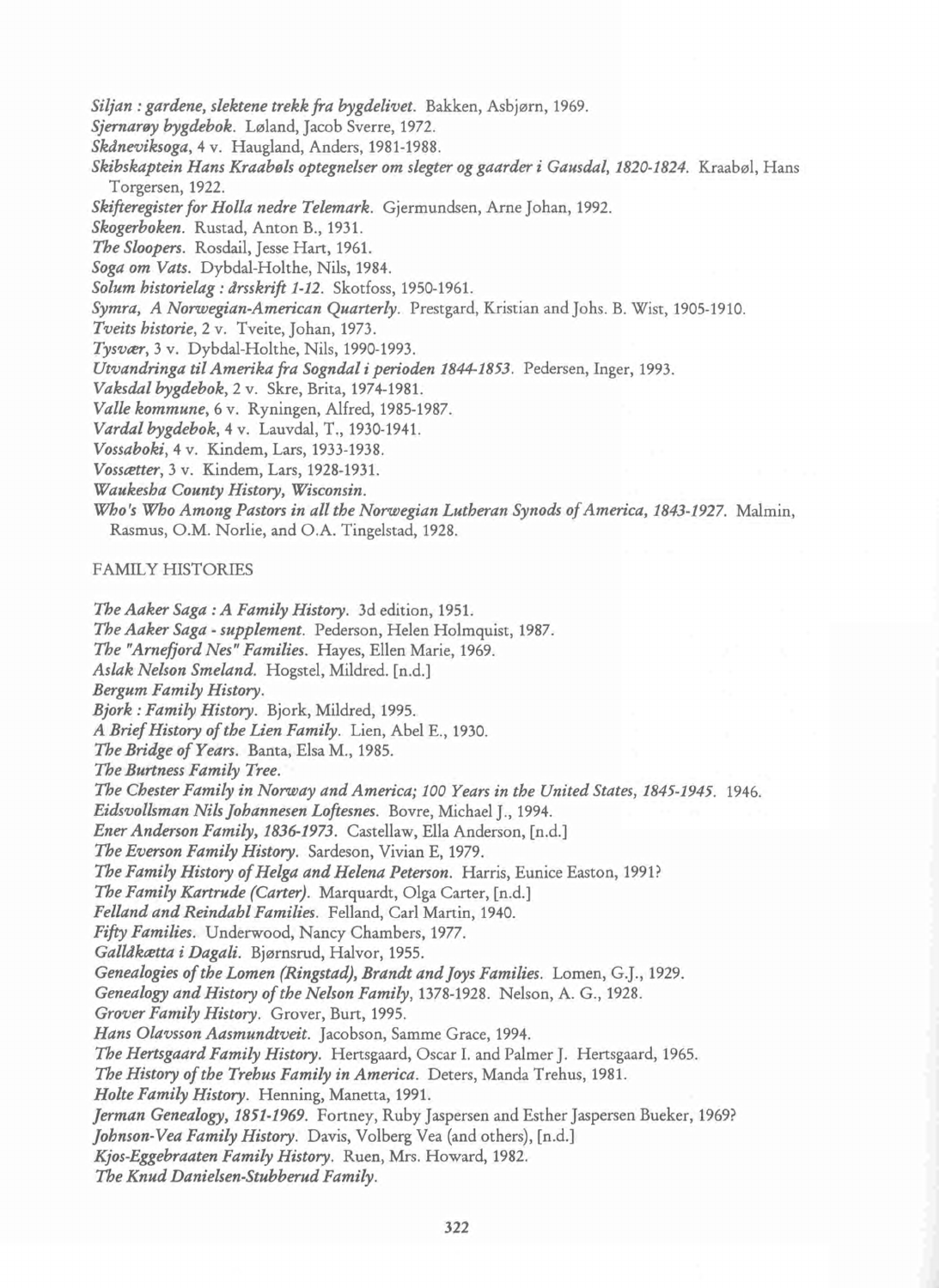The Landings Scatter. Swenson, Helen Greenli, 1972. A Brief History of the Lien Family. Lien, Abel E., 1930. The Naeseth-Fehn Family History. Naeseth, Gerhard Brandt, 1956/2d ed., 1984. 150 Years of the Egtvedt's in America, 1846-1996. Egtvedt, Myren D., 1996. Osen Family History. Shane, William, 1995. Our German and Norwegian Roots : Kathleen Bickert Sutherland's Family. Aronson, Janet Sutherland. 1992. Peterson (Svadherg) Family. 1986. Rukke Family History. Hanson, Gladys B., 1994. Some Tvedt Descendants of Nissedal, Telemark, Norway. Tvedt, Kevin, 1991. The Skavlem and Gdegaarden Families. Skavlem, Halvor L., 1915.

Slekten Schilling. Schilling, Edvard Fredrik, 1954.

A Tree That Flourished. Olson, Borghild Lindevig, [n.d.].

## BIBLIOGRAPHY BYAUTHOR

Ager, Waldemar. Oberst Heg og hans Gutter, 1916

Aksjeselskap. Erfjord Bygdebok : fra ætte- og kultursoga i Erfjord, Dreyer, 1959

Albertson, Dorothy E. Four Mile Lutheran Church, Prairieville, TX, 1964.

- Anderson, Rasmus Bjørn. Norwegian Immigration : The First Chapter of (1821-1840); Its Causes and<br>Results, 3d Edition. 1896.
- Anderson, Rasmus Bjørn. The First Chapter of Norwegian Immigration (1821-1840); Its Causes and<br>Results, 4th Edition. 1906.
- Aronson, Janet Sutherland, 1992. Our German and Norwegian Roots : Kathleen Bickert Sutherland's<br>Family.
- B.F. Bowen & Co., Indianapolis. Past and Present of Fayette County, Iowa, 2 v, 1910.

Bache, Søren. A chronicle of Old Muskego, the diary of Søren Bache, 1814-1890.

Bakken, Asbjorn. Siljan : gardene, slektene trekk fra bygdelivet, 1969.

Bakken, Olav T. Lårdalsoga, 1978.

Banta, Elsa M. The Bridge of Years, 1985.

Berg, Lorens. Hedrum en bygdebok, 1913.

Berge, A. *Lista : en bygdebok*, 1926.<br>Bjerke, Robert A. *Manitowoc-skogen:a biographical and genealogical directory of the residents of* Norwegian birth and descent in Manitowoc and Kensuma conditional directory of the residents of settlement to 1900, 1994.

Bjork, Mildred. Bjork : Family History, 1995.

Bjørnsrud, Halvor H., Gallåkætta i Dagali, 1955.

Bøthun, Per H. Leikanger bygdebok, 1965.

Bovre, Michael J. Eidsvollsman Nils Johannesen Loftesnes, 1994.

Brandal, Trygve. Hjelmeland : gardar og folk, 1989.

Bu, Aamund Knutson. Ættar-bok for Kinsarvik, 2 v, 1931-1960.

Bu, Aamund Knutson. Ættar-bok for Ullensvang, 2 v, 1936-1957.

Buslett, D.U. Femtende Wisconsin:Femtende Regiment, [n.d.]

Castellaw, Ella Anderson. Ener Anderson Family, 1836-1973, [n.d.]

Christensen, Terje. Gjerpen bygds historie, 1971-1985.

Curtiss-Wedge. History of Fillmore County, 2v, [n.d.]

Davis, Volberg Vea (and others), [n.d.]. Johnson Vea Family History.

Deters, Manda Trehus. The History of the Trehus Family in America, 1981.

Dolaringen. Arhok for Gudhrandsdalen, 1-v, 1946-1981.

Dybdal-Holthe, Nils. Soga om Vats, 1984.

Dybdal-Holthe, Nils. Tysvaer, 3 v, 1990-1993.

Egtvedt, Myren D. 150 Years of the Egtvedt's in America, 1846-1996, 1996.

Eikeland, Sigurd. Ardal, 2 V, 1969-1971.

Engen, Sigleif. Forsandboka : gards- og ættesoge, 1981-1985.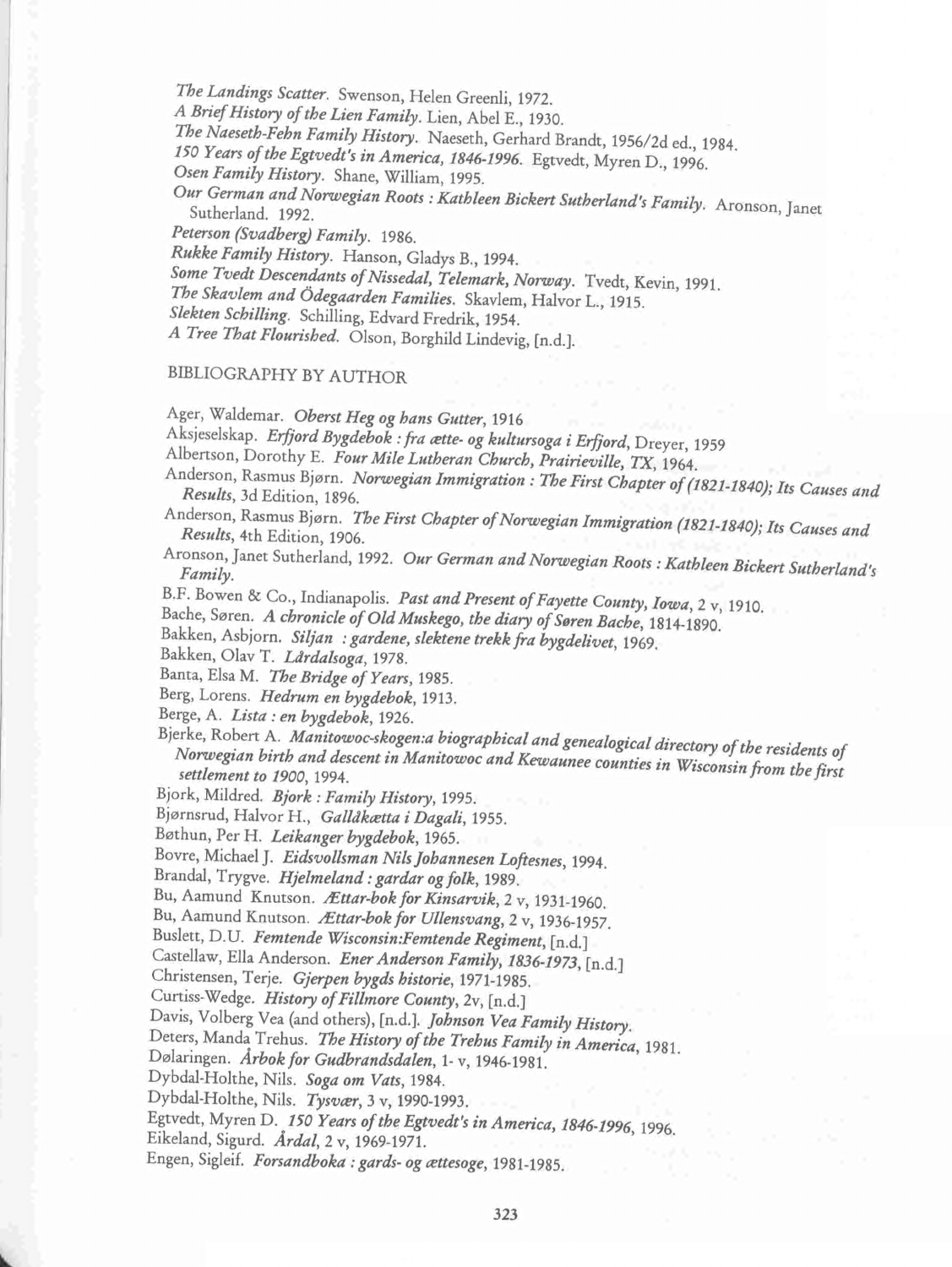The Everton Publishers. The Scandinavian Genealogical Helper, 1969-1972. Fate, W.H.H. Historical Glimpse of the Early Settlement of Union County 1860-1924, Sioux City, IA, 1924. Felland, Carl Martin. Felland and Reindahl Families, 1940. Fjermedal, Aslak. Iveland, 3 v, 1955-1969. Flaten, Hans. Hemsedals slektshistorie:1693-1975, 1976. Flatin, Tov. Flesberg : fra dei eldste tidir til no, 4 v, 1917-1947. Flatin, Tov. Seljord, 3 V, 1945-1954. Flom, George Tobias. A History of Norwegian Immigration to the United States, 1909. Fonnum, Helge and Kristen Svarteberg. Aal bygdesoge, 1952-1969. Flotten, Olav and Gunnar Groven. Overhalla bygdebok, 5 v, 1967-1971. Fortney, Ruby Jaspersen and Esther Jaspersen Bueker. Jerman Genealogy, 1851-1969, 1969? Gillespie and Steele. Clay County, Iowa, 1909. Gjerden, Knut, and Bjorgulv Holen. Gards-og ættesoge for Bykle, 1966. Gjerløw, Anna, and Anders Ohnstad. Ættebok for Aurland fram til omlag 1900, 1964. Gjermundsen, Arne Johan. Skifteregister for Holla nedre Telemark, 1992. Grace Lutheran Church of Winchester, Wisconsin,one hundredth anniversary, October 25th, 1850-1950. 1950. Grover, Burt. Grover Family History, 1995. Gunderson, Carl M. History of Crow River Evangelical Lutheran Church, 1861-1961. Hallinglaget i Amerika. Hallingen, 1908-. Hanson, Gladys B. Rukke Family History, 1994. Hardy, George A. The Family History of Daniel Patrick Hardy, 1996. Harris, Eunice Easton. The Family History of Helga and Helena Peterson, 1991? Haugland, Anders. Skdneviksoga, 4 v, 1981-1988. Hayes, Ellen Marie. The Arnefjord Nes Families, 1969. Helgeson, T. Fra Indianernes Lande, 2 v, [n.d.] Henneseid, Stian. Bø-Soga II: Telemark, 4 v, 1964. Henning, Manetta. Holte Family History, 1991. Hertsgaard, Oscar I. and Palmer J. Hertsgaard. The Hertsgaard Family History, 1965. The History Committee. Comstock Centennial, 1890-1990, 1990. Hodne, Torgils. Amli : ætt og heim, 2 v, 1977. Hoff, Knut. Rollag bygdebok, 3 v, 1988. Hoftun, Hallvard M. Gamle Suldal, 1972. Hogstel, Mildred. Aslak Nelson Smeland, [n.d.] Holand, Hjalmar R. Coon Prairie:en historisk beretning om den Norske evangeliske lutherske menighet paa Coon Prairie, 1927. Holand, Hjalmar Rued. Coon Valley : en historisk heretning om de norske menigheter i Coon Valley, 1928. Holand, Hjalmar Rued. De Norsk settlementers historie, 1908. Holta, O.H. Hitterdals boken : gaarde og slegter, 1926. Hoprekstad, Olav. Bygdebok for Vik i Sogn, 3 v, 1951-1958. Hovdhaugen, Einar. Gardar og slekter i Ringebu, 1953. Interstate Publishing Co., Chicago, IL. History of Clayton County, Iowa, 1882. Jacobson, Samme Grace. Hans Olavsson Aasmundtveit, 1994. Jenson, Martin T. History of Four Mile, [n.d.] Kjendlie, Donna Long. Luther Valley confirmation extractions 1850's-1934, 1991. Kindem, Lars. Vossaboki, 4 v, 1933-1938. Kindem, Lars. Vossætter, 3 v, 1928-1931. Kolsrud, Oluf and others. Boka om Land, 1948-1981. Kraabøl, Hans Torgersen. Skibskaptein Hans Kraabøls optegnelser om slegter og gaarder i Gausdal, 1820-1824, 1922. Kvalem, Henrik Meyer. Ættarbok for Granvin, 1975. Laberg, Jon Andreas. Ardal i Sogn : bygd og ætter, 1932.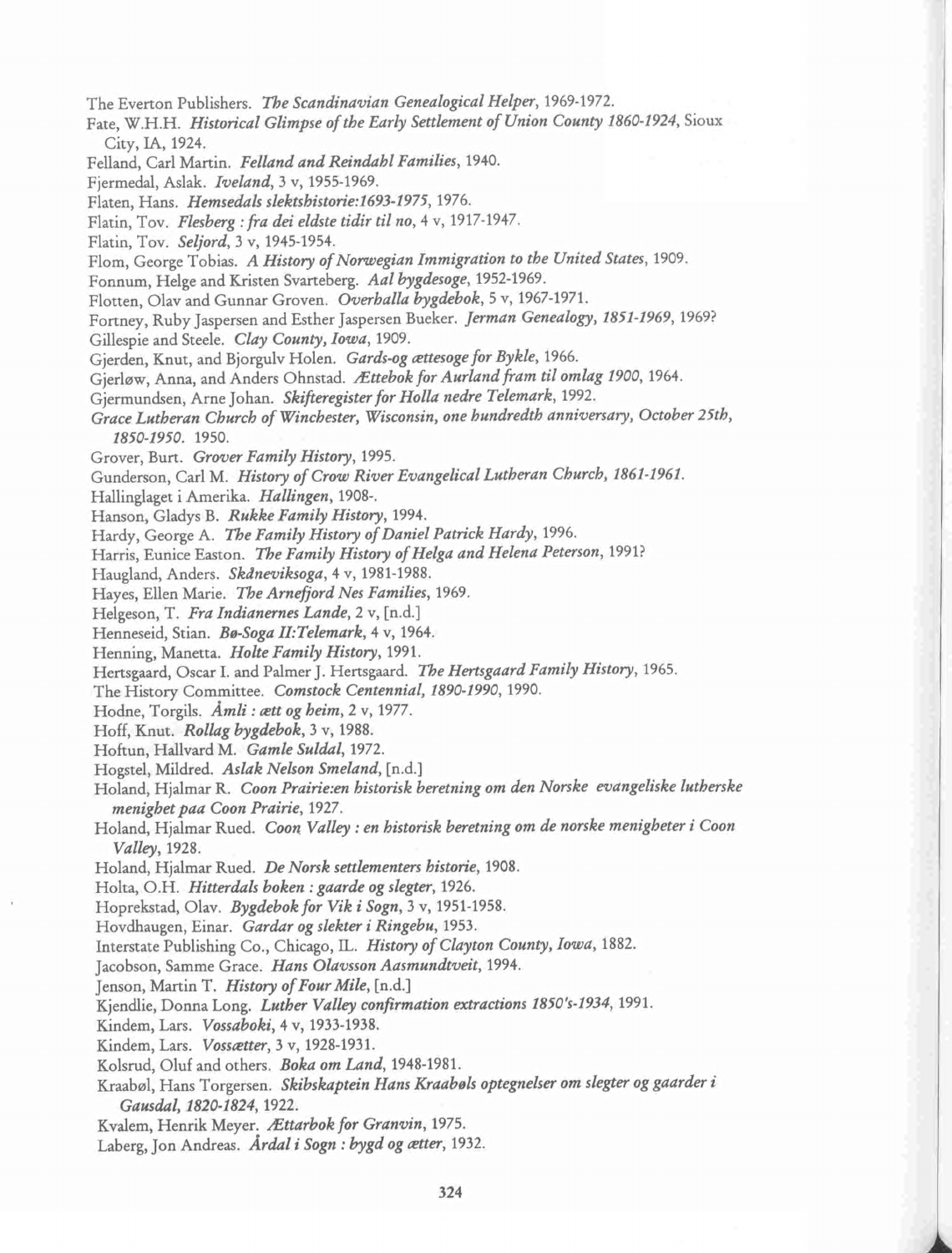Laberg, Jon Andreas. Balestrand : bygd og ætter, 1934.

Laberg, Jon Andreas. Hafslo : bygd og ætter, 1926.

Laberg, Jon Andreas. Lærdal og Borgund, 1938.

Laberg, Jon Andreas. Luster : bygd og ætter, 1926.

LaGrange Ladies' Aid Society. LaGrange Pioneers. 1935.

Lauvdal, T. Biri-Snertingdal bygdebok, 3 v, 1951-1954

Lauvdal, T. Vardal bygdebok, 4 v, 1930-1941.

Lauvskard, Nils. Samnanger, 1930-1954.

Lid, Kr. Gard og slektshistorie for den sydlige del av Gjerpens prestigjeld, 1941.

Lien, Abel E. A Brief History of the Lien Family. 1930.

Lindanger, Birger. Randaherg, 2 v, 1983.

Lindanger, Birger. Rennesøy : gard og ætt, 1993.

Loftsgard, Torstein K. Nore- Uvdal i forn og nye:del I, 6 v, 1973.

Løland, Jacob Sverre. Sjernarøy bygdebok, 1972.

Lomen, G.]. Genealogies of the Lomen (Ringstad), Brandt and joys Families, 1929.

Loupedalen, Torjus. Kviteseid bygdesoge, 2 v, 1956-1962.

Lutheran Publishing House. Evangelisk luthersk kirketidende, 44 v, 1874-1917.

Lyngvær, Roald. Ættebok for Vossestrand, 1971.

Malmin, Rasmus, O.M. Norlie, and O.A. Tingelstad. Who's Who Among Pastors in all the Norwegian Lutheran Synods of America, 1843-1927, 1928.

Marquardt, Olga Carter. The Family Kartrude (Carter), [n.d.]

Marvik, Steinar. Fyresdal gards- og ættesoge, 3 v, 1992.

Mayer, Balthasar. History of the Scandinavian Medical Society of Chicago, [n.d.]

Moen, Dr. J.K. Saude og Nesherringer i Amerika, [n.d.]

Naeseth, Gerhard Brandt. The Naeseth-Fehn Family History, 1956/2d ed.

1984.

Nelson, A. G. Genealogy and History of the Nelson Family, 1378-1928, 1928.

Norlie, Olaf Morgan. School Calendar, 1824-1924, 1924.

Norlie, Pastor O.M. Norsk lutherske prester i Amerika, 1843-1913, 1914.

Northwestern Historical Association, 1913. Memoirs of Iowa County, Wisconsin.

Norwegian-American Historical Association. A Pioneer Churchman J.W.C. Dietrichson in Wisconsin I844-1850, C1973.

Norwegian-American Historical Association/Studies and records, Minneapolis, MN, v.1-, 1926

Norwegian Pioneer Association, Deerfield, WI. Organized on Dec. 29, 1896. Copy of manuscript found in the Archives of the State Historical Society of Wisconsin.

Noss, Aagot. Adolph Tidemand og folk han møtte, 1981.

Olson, Borghild Lindevig. A Tree That Flourished, [n.d.].

Ovenstad, Olai. Militærbiografier: den norske hærs officerer fra 18. januar 1628 til 17. mai 1814,<br>18 v, 1949-1950.

Parker Historical Society of Clay County. The History of Clay County, IA, 1984.

Pedersen, Inger. Utvandringa til Amerika fra Sogndal i perioden 1844-1853, 1993.

Pederson, Helen Holmquist. The Aaker Saga - supplement, 1987.

The Perry Historical center. The Historic Perry Norwegian Settlement, 1994.

Prestgard, Kristian and Johs. B. Wist. Symra, A Norwegian-American Quarterly, 1905-1910,

Price, Realto. History of Clayton County, Iowa. 2 v, 1916.

Racine County Historical Museum Inc. The Grassroots History of Racine County, 1978,

Refheim, Sigurd. Gard og ætt i Madla, 1981.

Reinton, Lars og Sigurd S. Folk og fortid i Hol, 3 v, 1938-1982.

Rene, Knut Arneson. Historie om Udvandringen fra Voss og Vossingerne i America, 2 v, 1930. Rosdail, Jesse Hart. The Sloopers, 1961.

Rudjord, Kåre and Arnfinn Høyland. Herad : bygda mellom fjorder og fjell, 1977.

Rudjord, Kåre. Listaboka : gard og folk, 2 v, 1980-1981.

Ruen, Mrs. Howard. Kjos-Eggebraaten Family History, 1982.

Rustad, Anton B. Skogerboken, 1931.